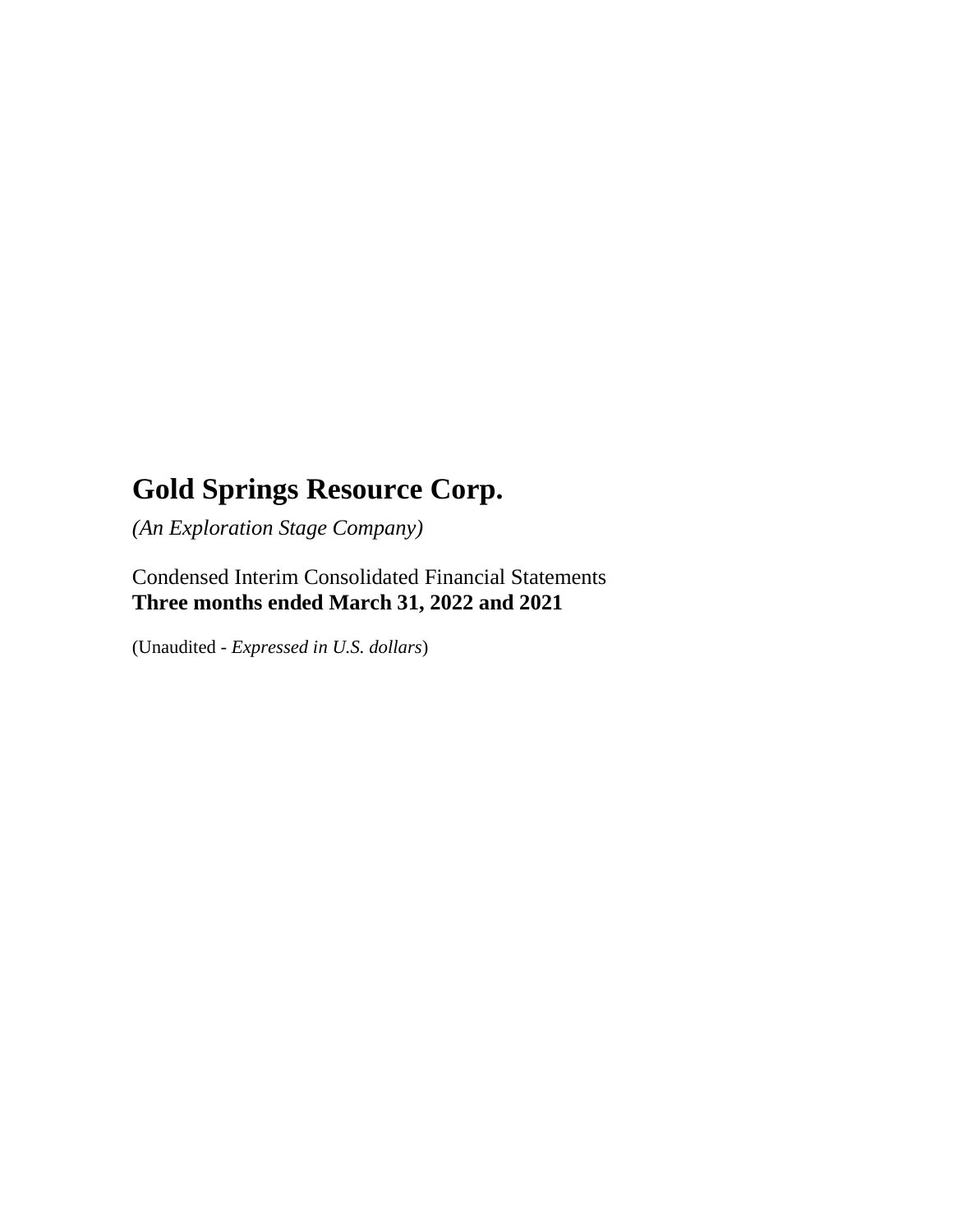#### **NOTICE OF NO AUDITOR REVIEW OF INTERIM FINANCIAL STATEMENTS**

Under National Instrument 51-102, Part 4, subsection 4.3(3) (a), if an auditor has not performed a review of the interim financial statements, they must be accompanied by a notice indicating that the financial statements have not been reviewed by an auditor.

The accompanying unaudited condensed interim consolidated financial statements of the Company have been prepared by and are the responsibility of the Company's management.

The Company's independent auditor has not performed a review of these financial statements in accordance with standards established by the Chartered Professional Accountants Canada for a review of interim financial statements by an entity's auditor.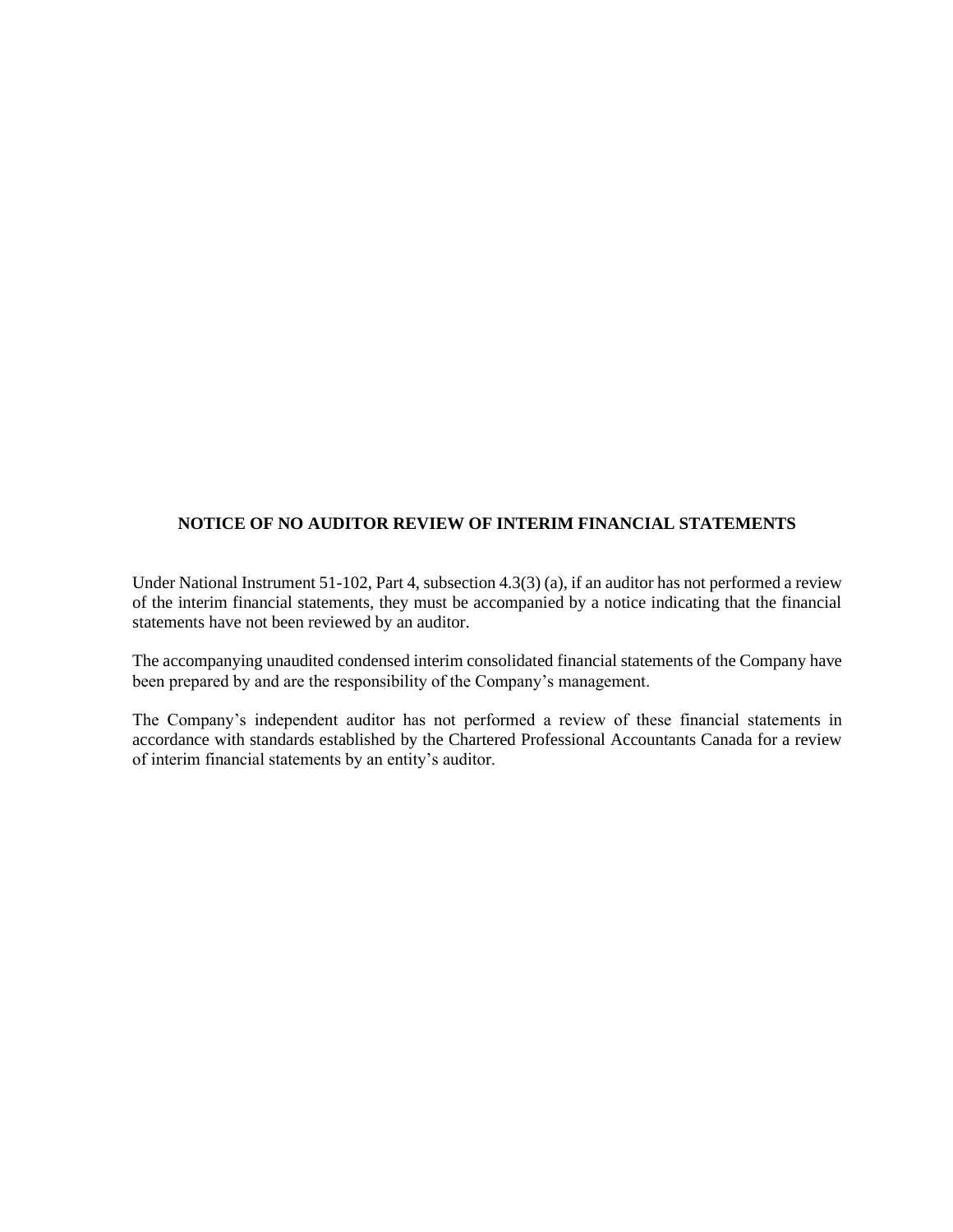*(An Exploration Stage Company)*

Condensed Interim Consolidated Statements of Financial Position

*(Unaudited - Expressed in U.S. dollars)*

|                                                                   |                  | March 31,                | December 31,             |
|-------------------------------------------------------------------|------------------|--------------------------|--------------------------|
|                                                                   | <b>Note</b>      | 2022                     | 2021                     |
|                                                                   |                  | \$                       | \$                       |
| <b>Assets</b>                                                     |                  |                          |                          |
| Current                                                           |                  |                          |                          |
| Cash and cash equivalents                                         |                  | 3,622,482                | 3,824,025                |
| Restricted cash                                                   | 6                | 131,694                  | 131,694                  |
| Receivables and prepaids                                          | 4                | 144,812                  | 580,053                  |
|                                                                   |                  | 3,898,988                | 4,535,772                |
| Non-current assets                                                |                  |                          |                          |
| Equipment                                                         |                  | 205,960                  | 140,595                  |
| Reclamation deposit                                               | 5                | 518,152                  | 518,152                  |
| Mining claims and deferred exploration costs                      | 5                | 20,264,490               | 19,971,593               |
| <b>Total Assets</b>                                               |                  |                          |                          |
|                                                                   |                  | 24,887,590               | 25,166,112               |
| <b>Liabilities</b>                                                |                  |                          |                          |
| Current                                                           |                  |                          |                          |
| Accounts payable and accrued liabilities                          | $\boldsymbol{9}$ | 212,828                  | 182,386                  |
| Loan payable                                                      | 7                |                          | 31,552                   |
| Redemption liability                                              | 6                | 131,694                  | 131,694                  |
| Deferred consideration for Gold Springs Project exploration costs | 5                |                          | 242,152                  |
|                                                                   |                  | 344,522                  | 587,784                  |
| Non-current liabilities                                           |                  |                          |                          |
| Loan payable                                                      | $\overline{7}$   | 32,012                   |                          |
|                                                                   |                  | 376,534                  | 587,784                  |
| <b>Equity attributable to shareholders</b>                        |                  |                          |                          |
| Share capital                                                     | 8                |                          |                          |
| Contributed surplus                                               | 8                | 98,861,881<br>14,113,592 | 98,804,638<br>14,047,377 |
|                                                                   |                  |                          |                          |
| Accumulated other comprehensive loss<br>Deficit                   |                  | (355, 623)               | (408, 206)               |
|                                                                   |                  | (88, 108, 794)           | (87, 865, 481)           |
|                                                                   |                  | 24,511,056               | 24,578,328               |
| <b>Total Liabilities and Shareholders' Equity</b>                 |                  | 24,887,590               | 25,166,112               |

**Contingencies** (Note 10)

## **Approved by the Board of Directors:**

(signed) "Tina Woodside-Shaw" (signed) "Roman Mironchik"

The accompanying notes are an integral part of these condensed interim consolidated financial statements.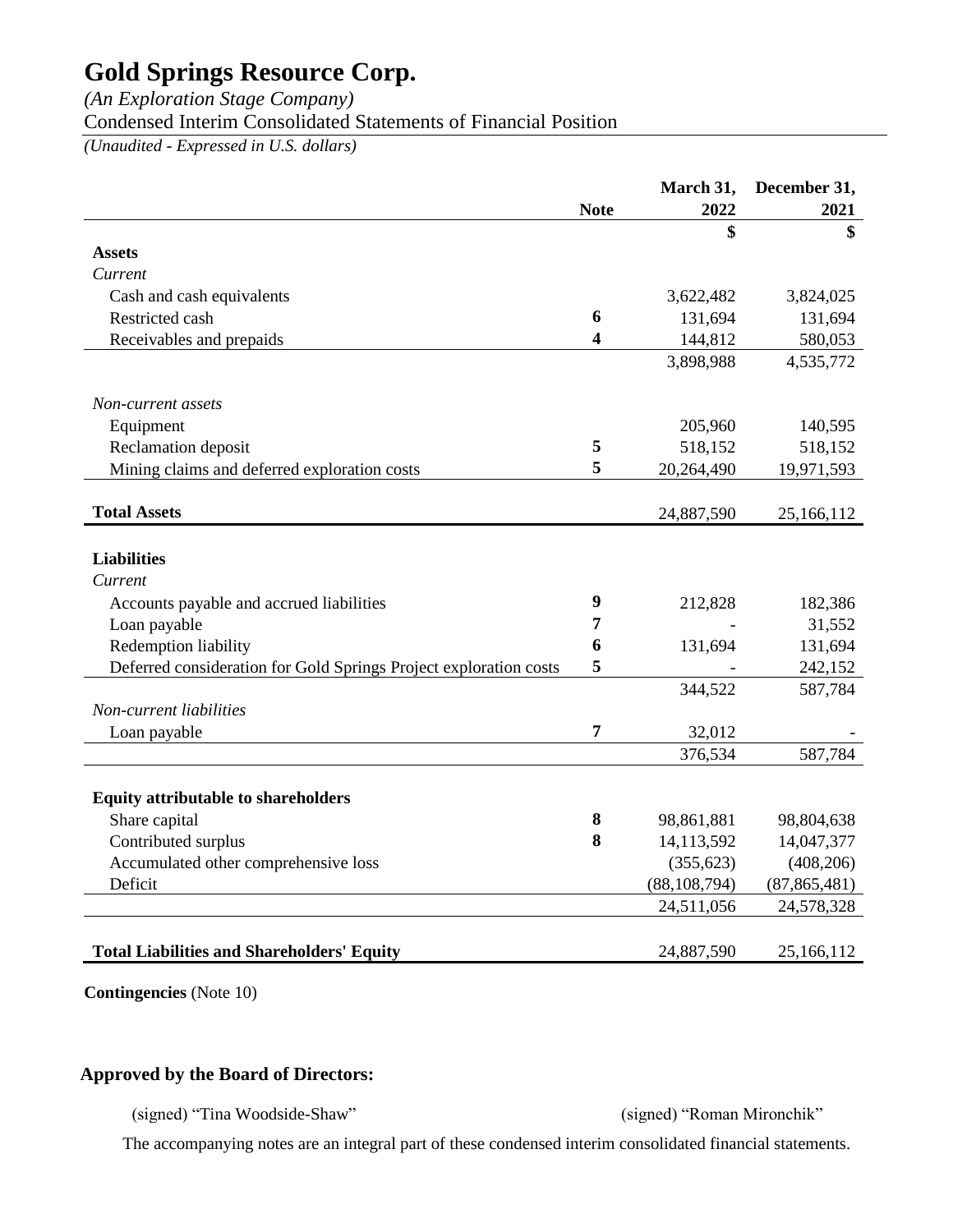*(An Exploration Stage Company)*

Condensed Interim Consolidated Statements of Earnings (Loss) and Comprehensive Income (Loss) For the three ended March 31, 2022 and 2021

*(Unaudited - Expressed in U.S. dollars)*

|                                                                |             | March 31,     | March 31,   |
|----------------------------------------------------------------|-------------|---------------|-------------|
|                                                                | <b>Note</b> | 2022          | 2021        |
|                                                                |             | \$            | \$          |
| <b>General and administrative expenses</b>                     |             |               |             |
| Professional fees                                              | 9           | 49,346        | 61,374      |
| Wages and benefits                                             | 9           | 41,175        | 51,892      |
| Shareholder information and investor relations                 |             | 3,392         | 10,935      |
| Office and administration                                      |             | 17,485        | 29,331      |
| Directors' fees                                                | 9           | 10,809        | 14,304      |
| Filing and transfer agent fees                                 |             | 35,100        | 35,414      |
| Reconnaissance and sundry exploration                          |             |               | 6,564       |
| Share-based payments                                           | 8,9         | 87,006        | 2,029       |
| Depreciation and amortization                                  |             | 2,331         | 6,381       |
| Consulting                                                     |             |               | 5,517       |
|                                                                |             | (246, 644)    | (223,741)   |
| Other income (expenses)                                        |             |               |             |
| Interest and other income                                      |             | 4,952         | 4,401       |
| Foreign exchange gain (loss)                                   |             | (1,621)       | (3,807)     |
| Net loss from equity accounted investment                      |             |               | (233, 933)  |
|                                                                |             | 3.331         | (233, 339)  |
|                                                                |             |               |             |
| Net loss for the period                                        |             | (243, 313)    | (457,080)   |
| Other comprehensive income (loss)                              |             |               |             |
| Items that may be subsequently reclassified to profit or loss: |             |               |             |
| Currency translation differences                               |             | 52,583        | 21,267      |
| Total other comprehensive income for the period                |             | 52,583        | 21,267      |
|                                                                |             |               |             |
| Total comprehensive loss for the period                        |             | (190, 730)    | (435, 813)  |
| Net loss per share:                                            |             |               |             |
| <b>Basic and Diluted</b>                                       |             | (0.00)        | (0.00)      |
| Weighted average number of shares outstanding:                 |             |               |             |
| <b>Basic and Diluted</b>                                       |             | 254, 286, 157 | 249,039,073 |

The accompanying notes are an integral part of these condensed interim consolidated financial statements.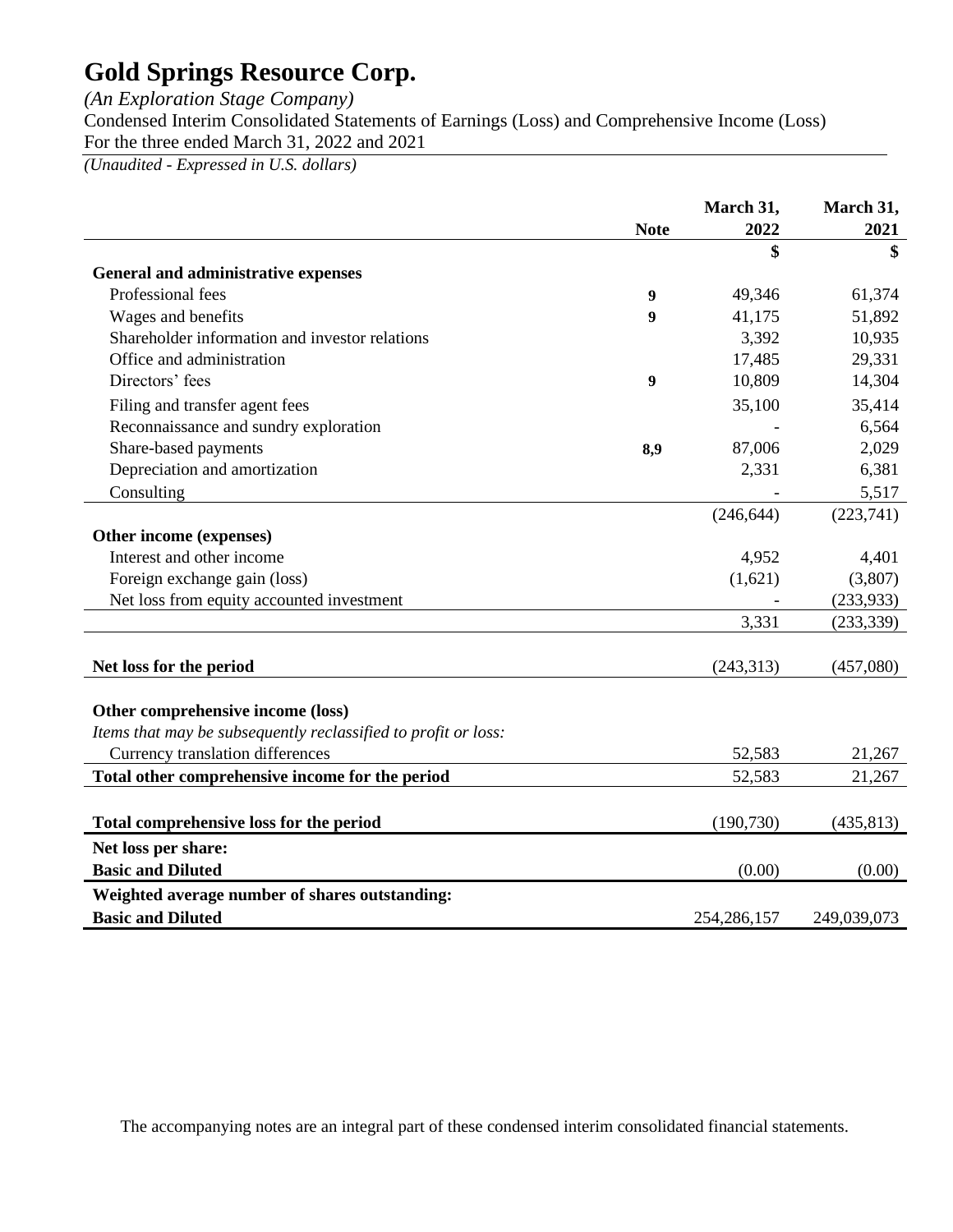*(An Exploration Stage Company)* Condensed Interim Consolidated Statements of Changes in Equity For the three months ended March 31, 2022 and 2021

*(Unaudited - Expressed in U.S. dollars)*

|                                                                                                                                 |               |                      | <b>Contributed</b>               |             |                |                                            |
|---------------------------------------------------------------------------------------------------------------------------------|---------------|----------------------|----------------------------------|-------------|----------------|--------------------------------------------|
|                                                                                                                                 |               | <b>Share Capital</b> | <b>Surplus</b>                   | $AOCI(L)^1$ | <b>Deficit</b> | <b>Total</b>                               |
|                                                                                                                                 | <b>Number</b> | \$                   | \$                               | \$          | \$             | \$                                         |
| <b>Balance, December 31, 2020</b>                                                                                               | 249,039,073   | 98,491,472           | 13,757,700                       | (305, 356)  | (88,984,299)   | 22,959,517                                 |
| Share-based payments                                                                                                            |               |                      | 2,029                            |             |                | 2,029                                      |
| Total comprehensive income (loss)                                                                                               |               |                      |                                  | 21,267      | (457,080)      | (435, 813)                                 |
| Balance, March 31, 2021                                                                                                         | 249,039,073   | 98,491,472           | 13,759,729                       | (284,089)   | (89, 441, 379) | 22,525,733                                 |
| Shares issued on option exercise<br><b>Secured Rights warrants</b><br>Share-based payments<br>Total comprehensive income (loss) | 5,052,301     | 313,166              | (198, 325)<br>155,236<br>330,737 | (124, 117)  | 1,575,898      | 114,841<br>155,236<br>330,737<br>1,451,781 |
| <b>Balance, December 31, 2021</b>                                                                                               | 254,091,374   | 98,804,638           | 14,047,377                       | (408, 206)  | (87, 865, 481) | 24,578,328                                 |
| Shares issued on option exercise<br>Share-based payments<br>Total comprehensive income (loss)                                   | 502,174       | 57,243               | (24,601)<br>90,816               | 52,583      | (243, 313)     | 32,642<br>90,816<br>(190, 730)             |
| Balance, March 31, 2022                                                                                                         | 254,593,548   | 98,861,881           | 14, 113, 592                     | (355, 623)  | (88, 108, 794) | 24,511,056                                 |

<sup>1</sup> Accumulated other comprehensive income (loss)

The accompanying notes are an integral part of these condensed interim consolidated financial statements.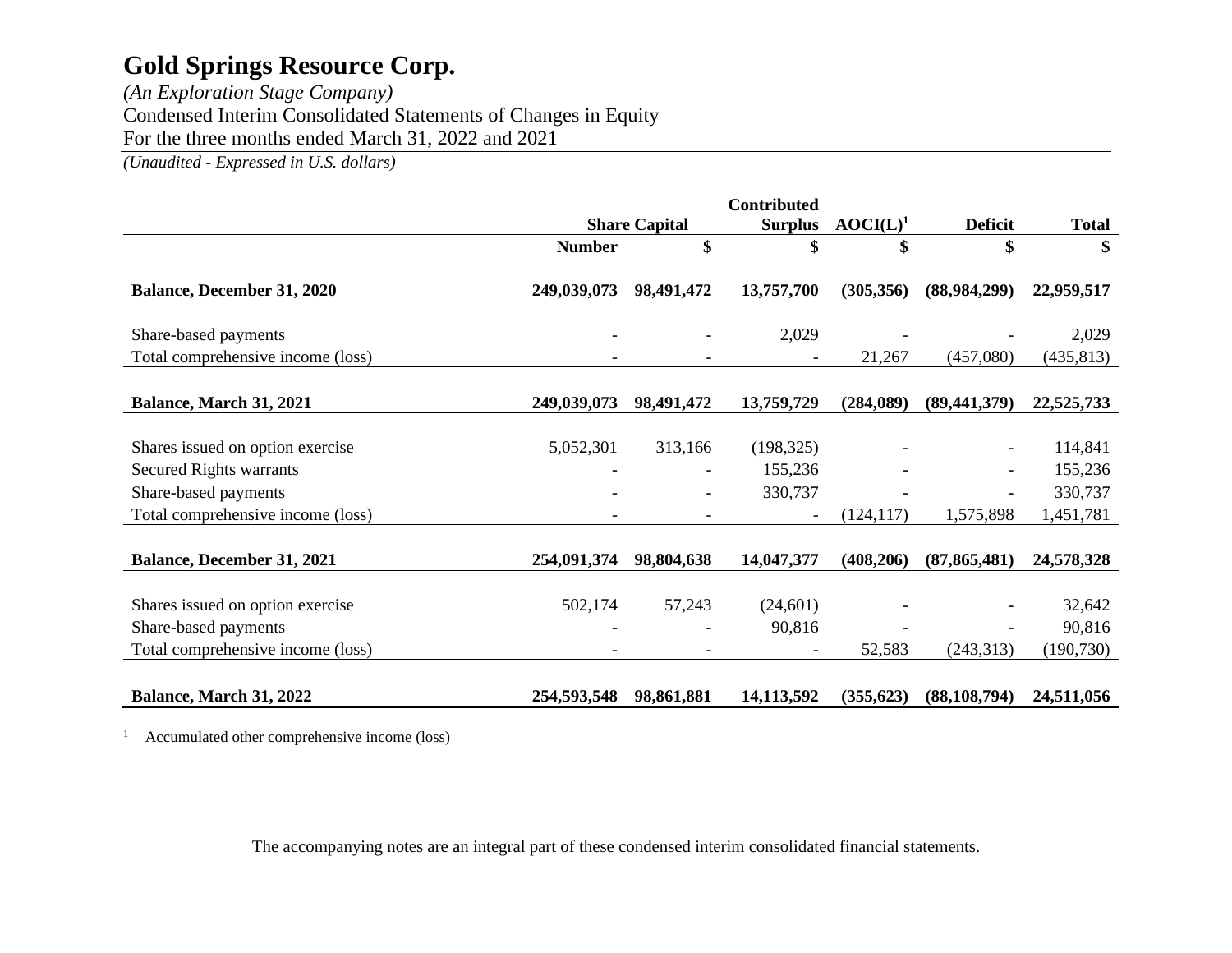# *(An Exploration Stage Company)* Condensed Interim Consolidated Statements of Cash Flows For the three months ended March 31, 2022 and 2021

*(Unaudited - Expressed in U.S. dollars)*

|                                                                                               | March 31,            | March 31,           |
|-----------------------------------------------------------------------------------------------|----------------------|---------------------|
|                                                                                               | 2022                 | 2021                |
|                                                                                               | \$                   | \$                  |
| Cash flows (used in) from operating activities                                                |                      |                     |
| Net loss for the period                                                                       | (243, 313)           | (457,080)           |
| Items not affecting cash                                                                      |                      |                     |
| Depreciation and amortization                                                                 | 2,331                | 6,381               |
| Net loss from equity accounted investment                                                     |                      | 233,933             |
| Share-based payments                                                                          | 87,006               | 2,029               |
| Interest income                                                                               | (4,952)              | (4, 401)            |
|                                                                                               | (158, 928)           | (219, 138)          |
| Changes in non-cash operating working capital                                                 |                      |                     |
| Change in receivables and prepaids                                                            | 40,841               | 83,520              |
| Change in accounts payable and accrued liabilities                                            | (34, 813)            | (99,004)            |
|                                                                                               | (152,900)            | (234, 622)          |
|                                                                                               |                      |                     |
| Cash flows (used in) from investing activities                                                |                      |                     |
| Mining claims and deferred exploration costs                                                  | (465,984)            | (168, 657)          |
| Receipts from collection of Escalones sales proceeds receivable                               | 392,126              | 275,895             |
| Purchase of equipment                                                                         | (67, 696)            | (3,685)             |
| Interest received                                                                             | 4,952                | 4,401               |
|                                                                                               | (136, 602)           | 107,954             |
|                                                                                               |                      |                     |
| Cash flows from (used in) financing activities                                                |                      |                     |
| Exercise of options                                                                           | 32,642               |                     |
|                                                                                               | 32,642               |                     |
|                                                                                               |                      |                     |
| Decrease in cash and cash equivalents<br>Foreign exchange effect on cash and cash equivalents | (256, 860)<br>55,317 | (126, 668)<br>6,739 |
|                                                                                               |                      |                     |
| Cash and cash equivalents - Beginning of period                                               | 3,824,025            | 1,595,615           |
| Cash and cash equivalents - End of period                                                     | 3,622,482            | 1,475,686           |

**Supplemental cash flow information** (Note 12)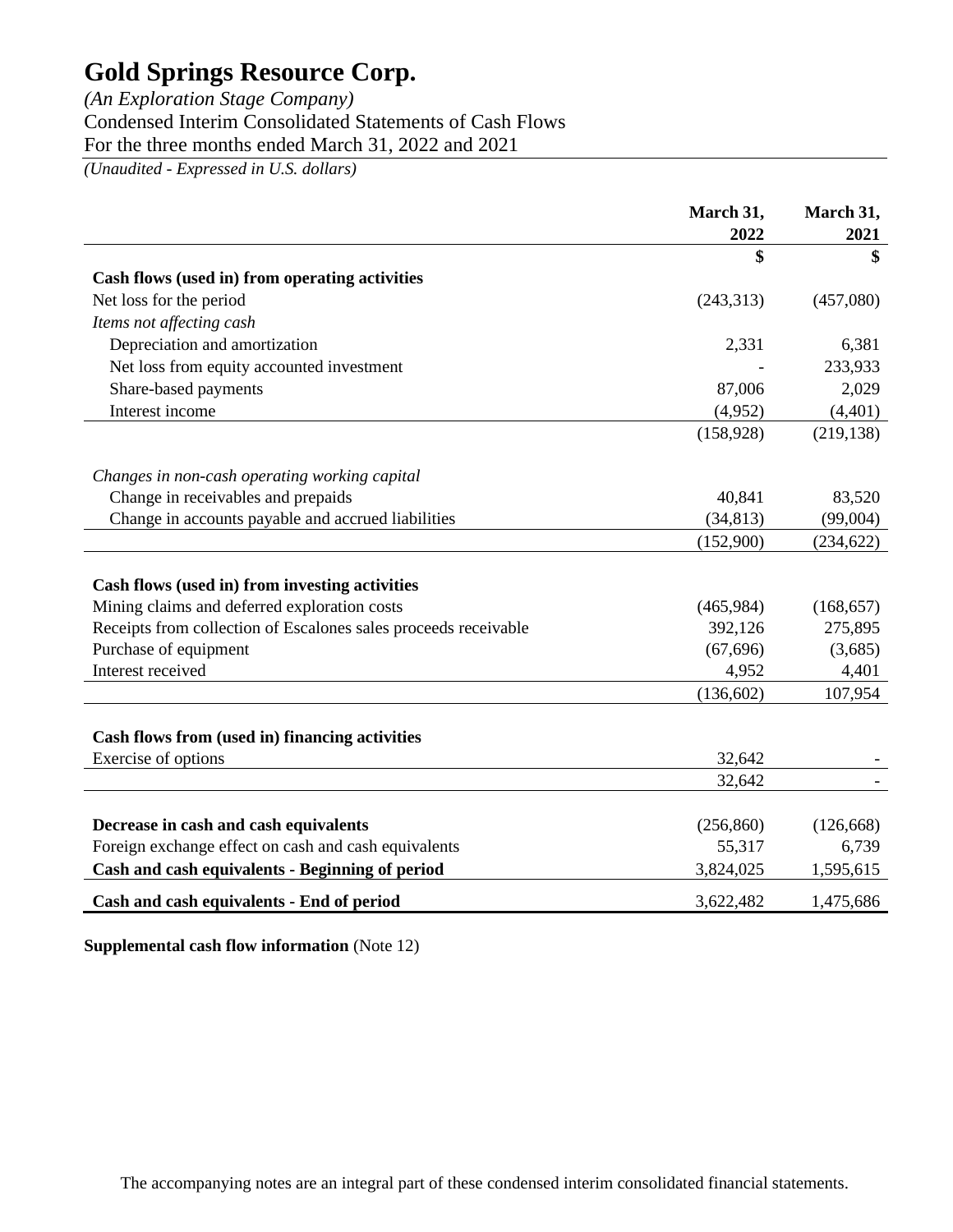*(An Exploration Stage Company)* Notes to the Condensed Interim Consolidated Financial Statements For the three ended March 31, 2022 and 2021

*(Unaudited - Expressed in U.S. dollars)*

### **1 Nature of operations and liquidity risk**

Gold Springs Resource Corp. ("GRC" or the "Company") was incorporated pursuant to the *Canada Business Corporations Act* by articles of incorporation dated September 28, 2006 and was continued under the *Business Corporations Act* (British Columbia) ("BCBCA") on December 17, 2013. The Company is listed on the Toronto Stock Exchange ("TSX") under the stock symbol GRC and on the OTCQB Venture Market ("OTCQB") in the U.S. under the stock symbol GRCAF. The Company's registered and head office is located at Suite 880, 580 Hornby Street, Vancouver, British Columbia, Canada, V6C 3B6. The Company's principal activities include the acquisition, exploration and development of mineral properties. The principal country where the Company has been undertaking exploration activities is the United States. Property interests are held through wholly owned subsidiaries.

These consolidated financial statements have been prepared in accordance with International Financial Reporting Standards and on a going concern basis, which assumes that the Company will be able to meet its obligations and continue its operations for at least the next twelve months.

At March 31, 2022, the Company had a working capital of \$3,554,466 (December 31, 2021 – working capital of \$3,497,988), which the Company believes is sufficient to meet its obligations and continue its operations for at least the next twelve months.

Beyond the next 12 months, the Company's ability to continue as a going concern will be dependent upon its ability to obtain the necessary financing to meet its general operating expenses and to continue to explore its mineral properties. Although the Company has been successful in the past in obtaining financing, there is no assurance that it will be able to obtain adequate financing in the future or that such financing will be on terms advantageous to the Company.

### **2 Basis of presentation**

### **Statement of compliance**

The Company's condensed interim consolidated financial statements have been prepared in accordance with International Financial Reporting Standards ("IFRS") applicable to the preparation of interim financial statements, including IAS 34, Interim Financial Reporting. The condensed interim consolidated financial statements should be read in conjunction with the annual consolidated financial statements for the year ended December 31, 2021, which have been prepared in accordance with IFRS.

The Company uses the same accounting policies and methods of computation as in the annual consolidated financial statements for the year ended December 31, 2021.

These financial statements were approved by the board of directors on May 12, 2022.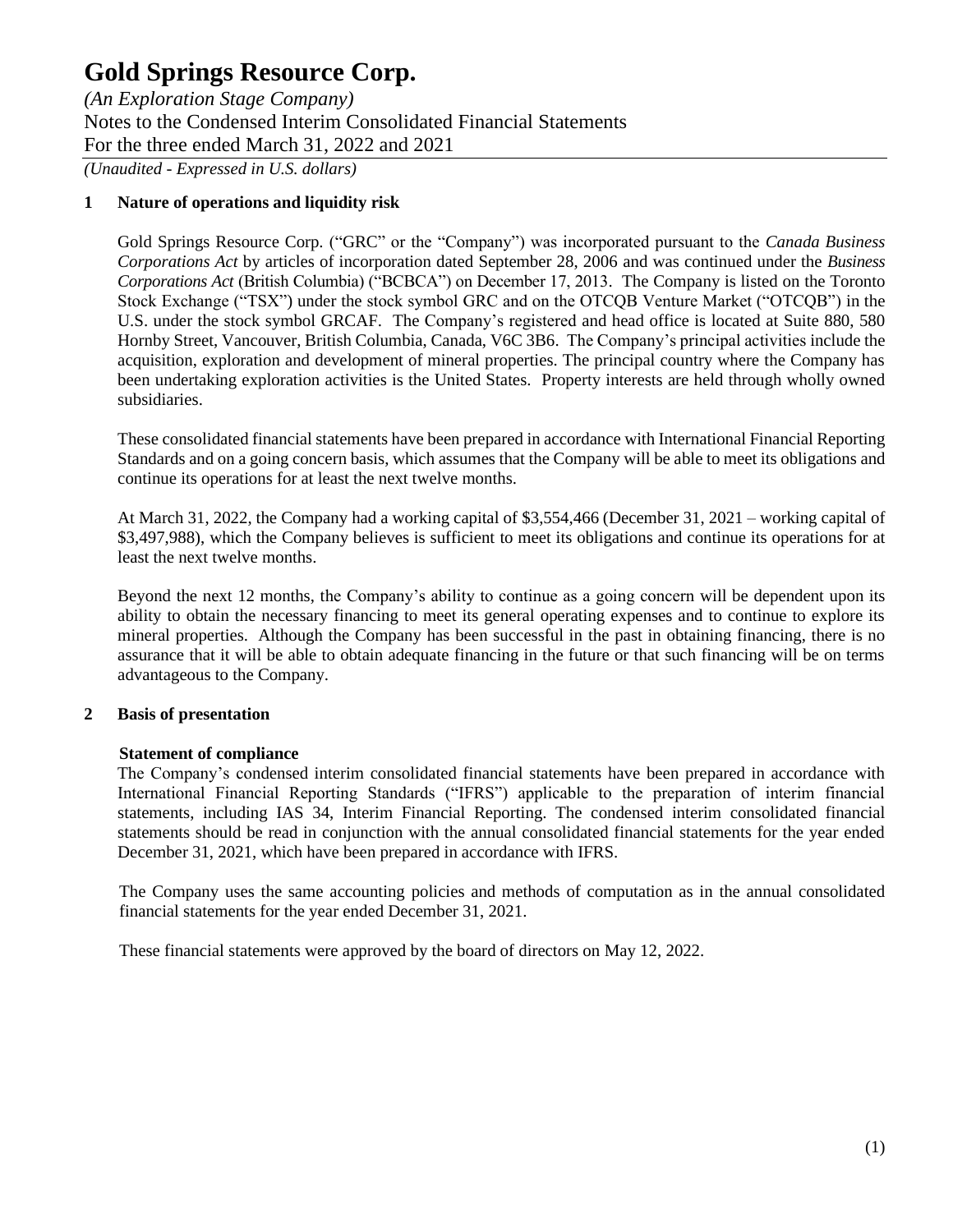*(An Exploration Stage Company)* Notes to the Condensed Interim Consolidated Financial Statements For the three ended March 31, 2022 and 2021 *(Unaudited - Expressed in U.S. dollars)*

## **Basis of consolidation**

The consolidated financial statements include the results or financial information of Gold Springs Resource Corp. and its significant wholly-owned subsidiaries listed in the following table:

|                                        | <b>Country of</b> |
|----------------------------------------|-------------------|
| <b>Name</b>                            | incorporation     |
| Escalones Resource Corp.               | Canada            |
| <b>High Desert Gold Corporation</b>    | Canada            |
| Gold Springs Resource Corp. (Delaware) | U.S.A.            |
| Gold Springs LLC                       | U.S.A             |

The results of each subsidiary will continue to be included in the consolidated financial statements of the Company until the date that the Company's control over the subsidiary ceases. All significant intercompany transactions and balances have been eliminated.

### **3 Use of estimates, assumptions and judgments**

In preparing these condensed interim consolidated financial statements, the significant judgements made by management in applying the group's accounting policies and the key sources of estimation uncertainty were the same as those that applied to the consolidated financial statements for the year ended December 31, 2021.

### **4 Receivables and prepaids**

|                                                 | March 31,<br>2022 | December 31,<br>2021 |
|-------------------------------------------------|-------------------|----------------------|
|                                                 |                   |                      |
| GST receivable                                  | 4,329             | 5,132                |
| Other prepaids and advances                     | 140,483           | 180,521              |
| Receivables from sale of the Escalones property |                   | 394,400              |
|                                                 | 144,812           | 580,053              |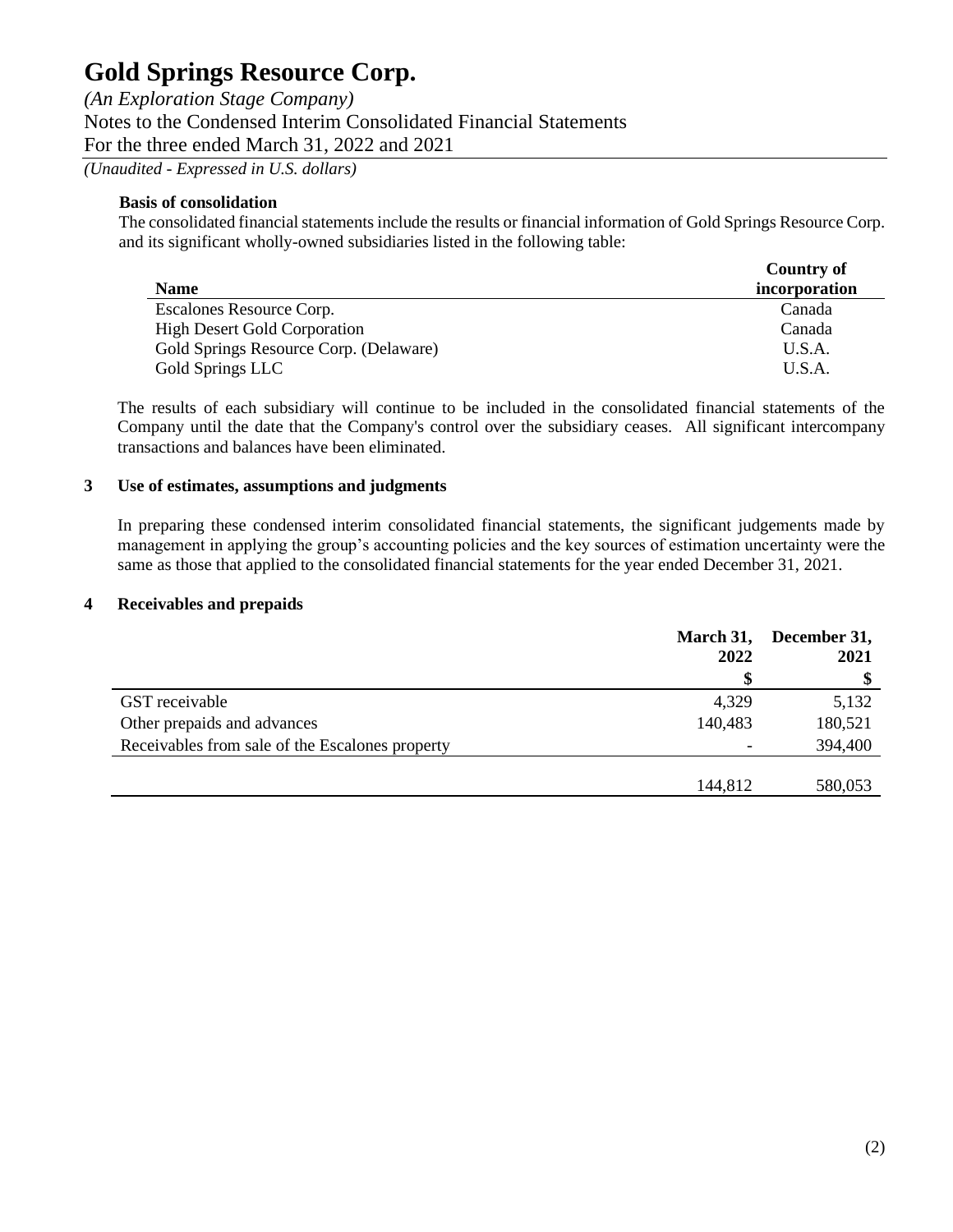*(An Exploration Stage Company)* Notes to the Condensed Interim Consolidated Financial Statements For the three ended March 31, 2022 and 2021 *(Unaudited - Expressed in U.S. dollars)*

**5 Mining claims and deferred exploration costs** 

Mining claims and deferred exploration costs are associated with the following projects:

|                                                        | <b>Gold Springs</b> |
|--------------------------------------------------------|---------------------|
|                                                        | \$                  |
| <b>Balance, December 31, 2021</b>                      | 19,971,593          |
| Land and option payments                               | 6,796               |
| Laboratory                                             | 226,771             |
| Field supplies                                         | 400                 |
| Camp                                                   | 15,554              |
| Geologists and personnel                               | 146,946             |
| Drilling                                               | 15,436              |
| Environmental and permitting                           | 8,656               |
| Technical consulting                                   | 63,198              |
| Travel and accommodation                               | 31,152              |
| Trenching                                              | 16,220              |
| Share-based payments                                   | 3,810               |
|                                                        | 534,939             |
| Secured Rights consideration, net of transaction costs | (242, 042)          |
| Balance, March 31, 2022                                | 20,264,490          |

### **Gold Springs, USA**

The Gold Springs mineral property was acquired through the 2013 acquisition of High Desert Gold Corporation ("HDG").

During the year ended December 31, 2017 the Company increased the size of the Gold Springs property by entering into lease and surface use agreements. Pursuant to the agreements, the Company has entered into a 30 year lease beginning on October 25, 2017 for the mineral rights on certain patented mining claims and a 30 year surface use agreement on certain homestead lands upon payment as follows: \$41,035 paid on execution of the agreement, \$40,000 on October 25, 2018 (paid), \$45,000 on October 25, 2019 (paid), \$50,000 on October 25, 2020 (paid) and \$55,000 on each anniversary until October 25, 2047. In addition, upon commencement of commercial production, the Company is to pay the lessor a 3% net smelter returns royalty. The Company has the right and option, prior to commencement of commercial production, to buy back 0.5% of the net smelter returns royalty for the sum of \$1,000,000, payable within 60 days from and after commencement of commercial production.

As at March 31, 2022 the Company had \$518,152 (2021 - \$518,152) of cash on direct deposit with Nevada and Utah land and environmental regulatory authorities for future remediation costs.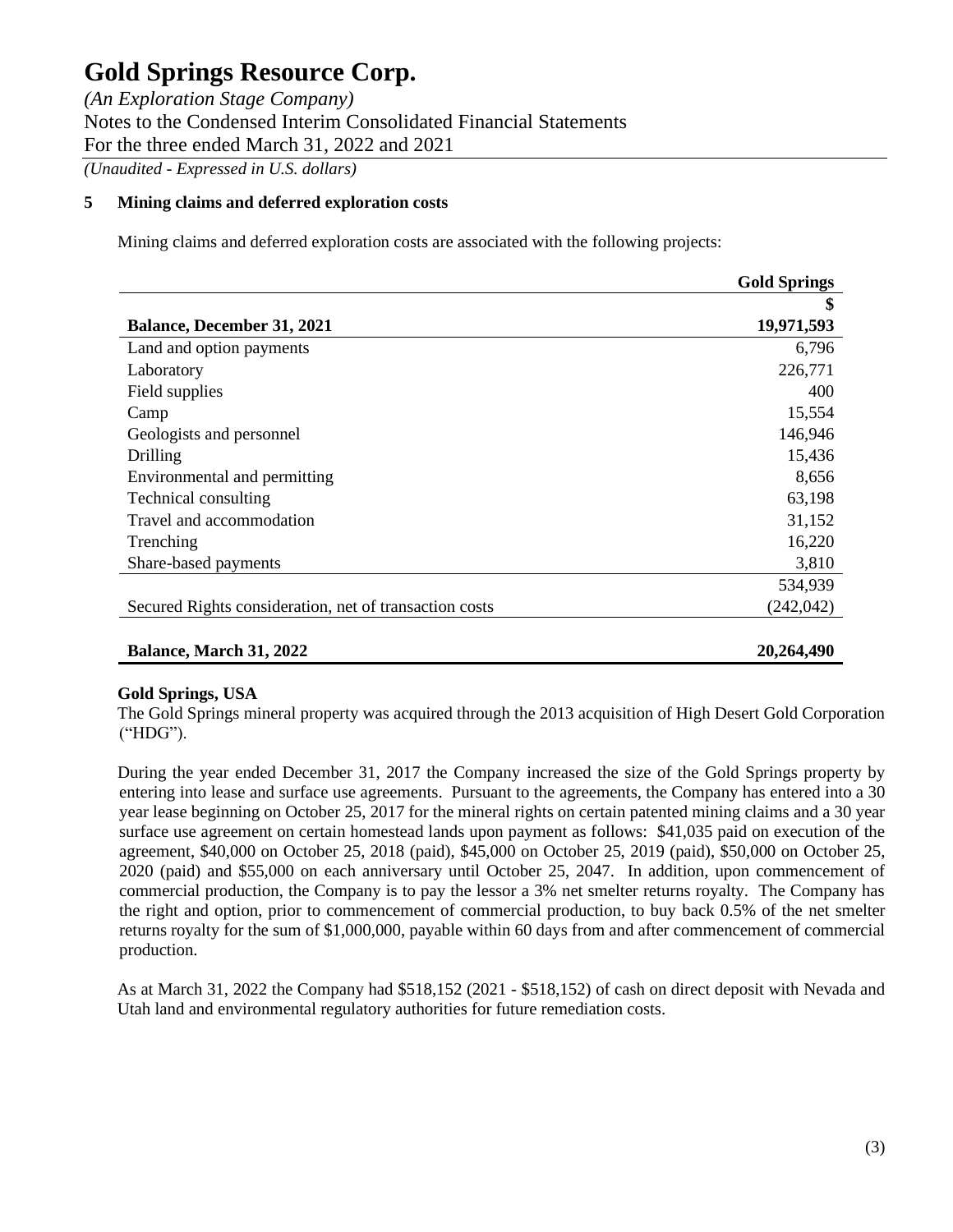*(An Exploration Stage Company)* Notes to the Condensed Interim Consolidated Financial Statements For the three ended March 31, 2022 and 2021

*(Unaudited - Expressed in U.S. dollars)*

### *Resource Expansion Program*

On April 27, 2021 and June 24, 2021, the Company issued the first and second tranches, respectively, of the Series A Secured Rights for aggregate proceeds of \$3,000,000 (collectively, the "Series A Secured Rights") with funds received committed to exploration of the Gold Springs Project (the "Resource Expansion Program"). The first tranche was for a total of \$2,000,000 Series A Secured Rights of the Company and the second tranche was for a total of \$1,000,000 Series A Secured Rights of the Company (collectively, the "Series A Secured Rights").

Participants in each of the first and second tranches (the "Series A Secured Rights Holders") were also issued 2,000,000 common share purchase warrants and 1,000,000 common share purchase warrants, respectively, (collectively, "Secured Rights Warrants"), with each Secured Rights Warrant entitling the holder to purchase one common share of the Company for a period of two years at a price of Cdn\$0.11 and Cdn\$0.14, respectively, per share. Upon the occurrence of an Exit Transaction, whereby the Company sells the Gold Springs Project or the Company is sold (an "Exit Transaction") to a third party (an "Acquirer"), the Series A Secured Rights Holders of the first \$10 million raised under the Resource Expansion Program will be entitled to receive 1.5% of the net sale proceeds for every \$1 million invested, being the minimum investment amount. In certain circumstances, the Series A Secured Rights can be converted into a net profit royalty interest.

Consideration received from the Series A Secured Rights under the Resource Expansion Program was accounted for as a disposal of an interest in the Gold Springs Project. When the Series A Secured Rights funds are received they are recorded as deferred consideration, and as those funds are expended on exploration costs and expansion of the mineral property the deferred consideration is offset against the carrying cost of the mineral property.

Proceeds received under the Resource Expansion Program are to be used, among others, to fund resourceexpansion and definition drilling, extensive metallurgical testing, the completion of a preliminary feasibility study, the completion of an environmental impact statement, and work required to obtain a mine permit. At least 95% of the consideration received must be used for exploration costs and exploration-related capital assets.

During the year ended December 31, 2021, the Company incurred legal and other transaction costs of \$110,075 in connection with the issuance of the Series A Secured Rights. The aggregate fair value of Secured Rights Warrants issued of \$155,236 was recognized as a transaction cost against the proceeds received from the issuance of the Series A Secured Rights.

The balance of the Series A Secured Rights consideration received and outstanding as at March 31, 2022 is \$nil (December 31, 2021 - \$242,152) and is included as deferred consideration on the consolidated statements of financial position. The recognition of the Series A Secured Rights consideration for the three months ended March 31, 2022 is as follows: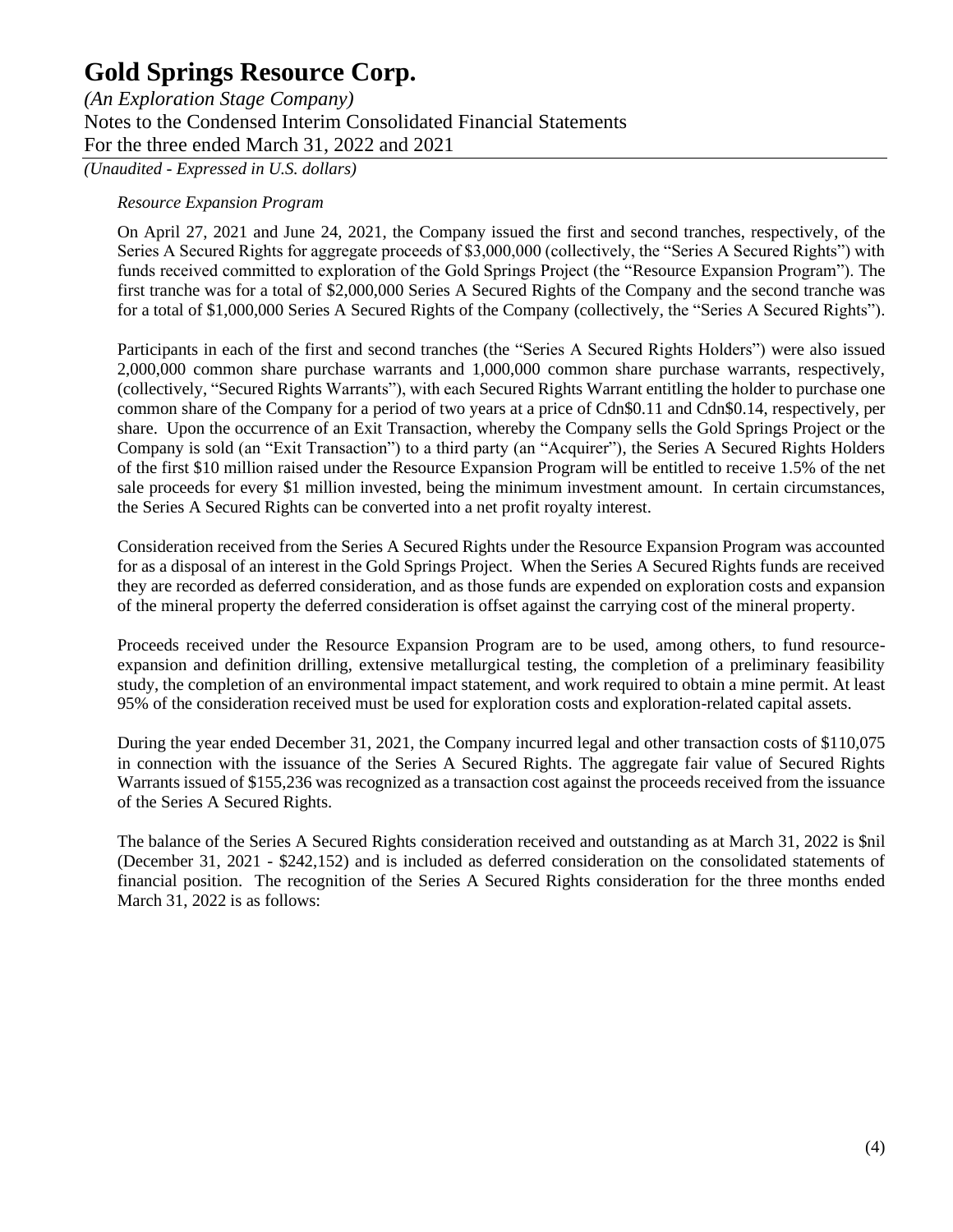| (An Exploration Stage Company)                                   |  |
|------------------------------------------------------------------|--|
| Notes to the Condensed Interim Consolidated Financial Statements |  |
| For the three ended March 31, 2022 and 2021                      |  |
|                                                                  |  |

*(Unaudited - Expressed in U.S. dollars)*

|                                                               | <b>March 31, 2022</b> |
|---------------------------------------------------------------|-----------------------|
|                                                               |                       |
| <b>Balance, December 31, 2021</b>                             | 242,152               |
| Use of deferred consideration for exploration expenditures    | (265, 535)            |
| Capitalization of aggregate issuance transaction costs        | 23,493                |
|                                                               | (242, 042)            |
| Use of deferred consideration for administrative expenditures | (110)                 |
| Total consideration recognized during the period              | (242, 152)            |
| Balance, March 31, 2022                                       |                       |

### **6 Restricted cash and redemption liability**

On November 4, 2019 the Class B shares of the Company were redeemed for \$0.09827 per Class B share for an aggregate redemption amount of \$11,436,186. As at March 31, 2022 there was \$131,694 (December 31, 2021 - \$131,694) of redemption funds remaining held in trust with Company's Transfer Agent, and representing amounts not yet claimed for redemption by prior Class B shareholders.

### **7 Loan payable**

In May 2020, the Company received \$32,012 (CAD \$40,000) in the form of a Canada Emergency Business Account ("CEBA") loan. CEBA is part of the economic assistance program launched by the Government of Canada to ensure that businesses have access to capital during the COVID-19 pandemic and can only be used to pay non-deferrable operating expenses. During the period from receipt of the CEBA loan to December 31, 2023 (previously December 31, 2022), the "Initial Term", no interest is charged on the amount outstanding. In January 2022 an extension to the interest free period was announced by the Government of Canada to extend the Initial Term from December 31, 2022 to December 31, 2023 (the "Government Announcement"). As part of the Government Announcement, it was confirmed that should repayment of the CEBA loan occur on or before the new deadline of December 31, 2023, up to one third (increased from 25%) of the value of the CEBA loan will be forgiven. Accordingly, should at least CAD\$ 26,667 of the principal be repaid on or before the end of the Initial Term the remaining CAD \$13,333 of principal will be forgiven. During the period from January 1, 2024 to December 31, 2025 (the "Extended Term"), should the loan remain outstanding, interest will be payable monthly at rate of 5% per annum on the outstanding balance. The balance of the CEBA loan is fully repayable on or before the end of the Extended Term, if not repaid on or before the end of the Initial Term.

### **8 Share capital**

### **Authorized**

An unlimited number of common shares without par value and up to 127,328,790 Class B shares without par value.

The holders of the common shares are entitled to one vote per share. The holders of the common shares are entitled to dividends, when and if declared by the directors of the Company. No dividends have ever been declared or paid as at March 31, 2022.

No Class B shares are outstanding as at March 31, 2022 (December 31, 2021 – nil) (Note 6).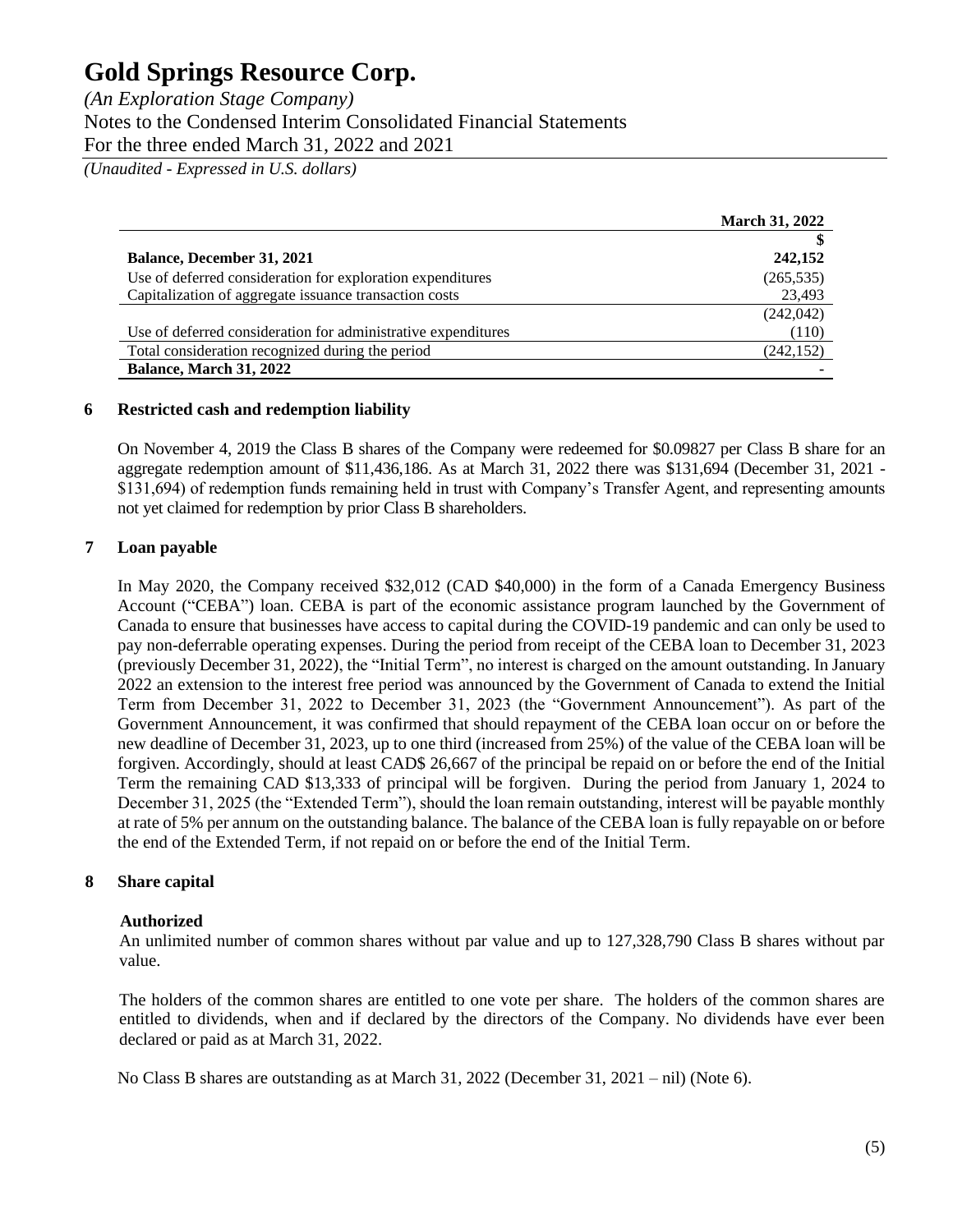*(An Exploration Stage Company)* Notes to the Condensed Interim Consolidated Financial Statements For the three ended March 31, 2022 and 2021

*(Unaudited - Expressed in U.S. dollars)*

### **Financings**

On March 8, 2022, a total of 350,000 stock options were exercised for gross proceeds of \$32,642. A value of \$20,022 was transferred from the share-based payment reserve to share capital as a result.

During the year ended December 31, 2021, the Company issued 2,500,000 common shares on the exercise of options for gross proceeds of \$114,842. A value of \$59,405 was transferred from the share-based payment reserve to share capital as a result.

### **Stock options**

The Company's stock options outstanding as at March 31, 2022 and the changes for the three months then ended are as follows:

|                                 | Number of<br>options | <b>Weighted average</b><br>exercise price<br>(per share) | <b>Weighted average</b><br>remaining life<br>(years) |
|---------------------------------|----------------------|----------------------------------------------------------|------------------------------------------------------|
|                                 |                      | $Cdn$ \$                                                 |                                                      |
| Balance – December 31, 2021     | 19,477,500           | 0.13                                                     | 1.47                                                 |
| Exercised <sup>1</sup>          | (550,000)            | 0.10                                                     |                                                      |
| Expired                         | (175,000)            | 0.30                                                     |                                                      |
| <b>Balance – March 31, 2022</b> | 18,752,500           | 0.13                                                     | 1.23                                                 |
| Exercisable – March 31, 2022    | 11,977,498           | 0.11                                                     | 0.64                                                 |

 $1\quad 200,000$  options were exercised on a cashless basis during the three months ended March 31, 2022 resulting in the issuance of 152,174 common shares of the Company. Upon exercise of the options \$4,579, representing the previously recognized grant date fair value of the options exercised, was transferred from contributed surplus to share capital.

During the three months ended March 31, 2022, the Company recorded share-based payments of \$90,816 (2021 - \$2,209), in respect of the vesting of previously granted stock options, of which \$87,006 (2021 - \$2,029) was recorded as a charge to operations, and \$3,810 was included in deferred exploration costs for the three months ended March 31, 2022 (2021 - \$nil).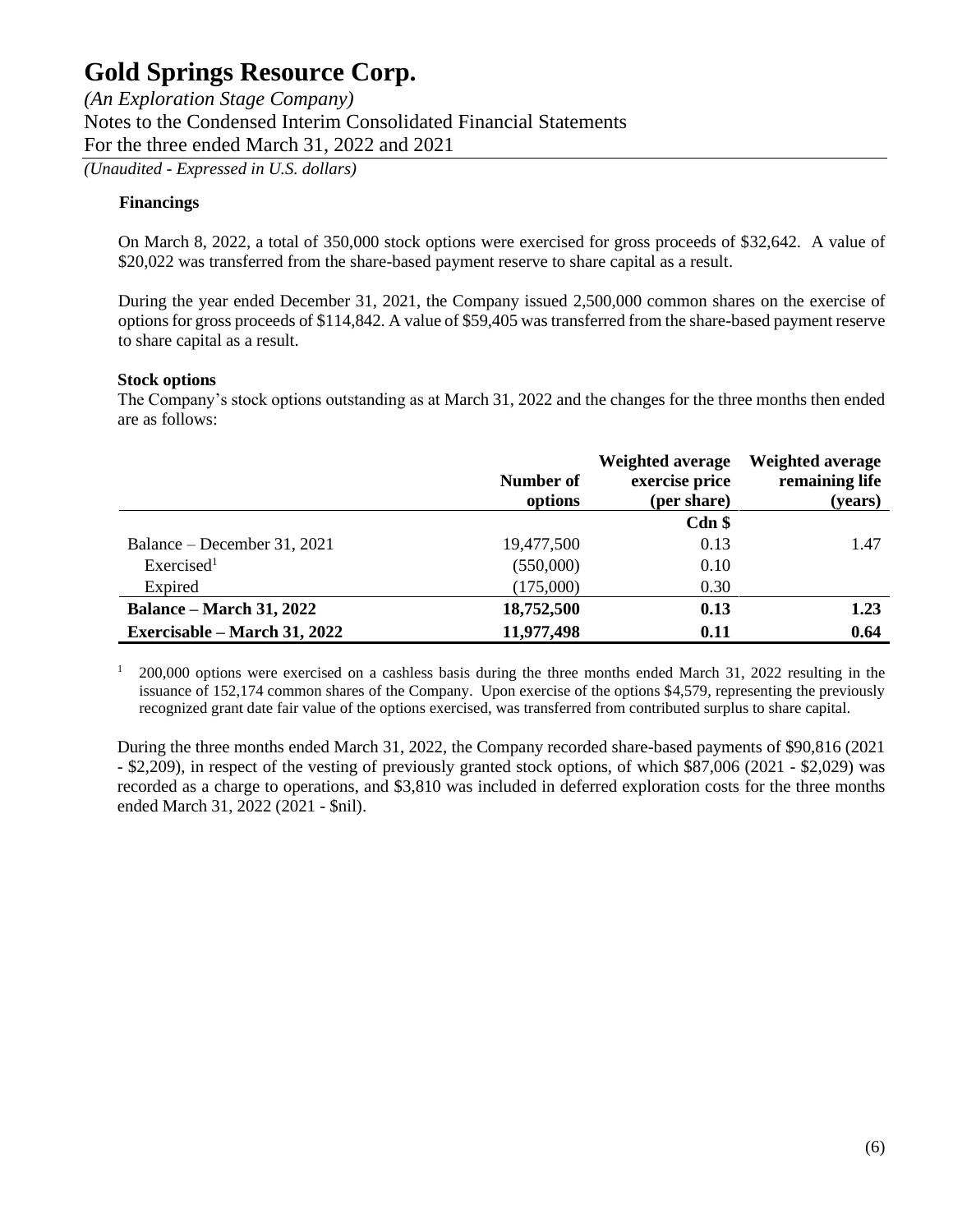*(An Exploration Stage Company)* Notes to the Condensed Interim Consolidated Financial Statements For the three ended March 31, 2022 and 2021

*(Unaudited - Expressed in U.S. dollars)*

The balance of options outstanding as at March 31, 2022 is as follows:

|                            | <b>Exercise price</b> | <b>Number of options</b> | <b>Number of options</b> |
|----------------------------|-----------------------|--------------------------|--------------------------|
| <b>Expiry date</b>         | $Cdn$ \$              | outstanding <sup>1</sup> | exercisable <sup>1</sup> |
| April 8, 2022 <sup>1</sup> | 0.06                  | 4,500,000                | 4,500,000                |
| May 1, 2022 <sup>2</sup>   | 0.045                 | 2,000,000                | 2,000,000                |
| May 9, $2022^3$            | 0.045                 | 500,000                  | 500,000                  |
| June 12, 2022              | 0.30                  | 1,527,500                | 1,527,500                |
| September 9, 2022          | 0.08                  | 250,000                  | 250,000                  |
| August 31, 2023            | 0.145                 | 200,000                  | 200,000                  |
| June 11, 2024              | 0.120                 | 3,125,000                | 2,083,332                |
| July 12, 2024              | 0.175                 | 6,650,000                | 916,666                  |
|                            |                       | 18,752,500               | 11,977,498               |

<sup>1</sup> Subsequent to March 31, 2022, 250,000 options (on a cashless basis) with an exercise price of Cdn\$0.06 were exercised resulting in the issuance of 175,000 common shares and 4,250,000 options expired unexercised.

<sup>2</sup> Subsequent to March 31, 2022, 2,000,000 options (on a cashless basis) with an exercise price of Cdn\$0.045 were exercised resulting in the issuance of 1,581,395 common shares.

<sup>3</sup> Subsequent to March 31, 2022, 500,000 options with an exercise price of Cdn\$0.045 per common share expired unexercised.

All of the outstanding options have associated share appreciation rights which allow the optionees to exercise their options on a cashless basis resulting in a lesser number of common shares to be issued to the optionee pursuant to their exercise.

### **Warrants**

The Company's warrants outstanding as at March 31, 2022 and the changes for the three months then ended are as follows:

|                                 | Number of<br>warrants | <b>Weighted average</b><br>(per share) | Weighted<br>average<br>exercise price remaining life<br>(years) |
|---------------------------------|-----------------------|----------------------------------------|-----------------------------------------------------------------|
| Balance – December 31, 2021     | 3,000,000             | Cdn\$<br>0.12                          | 1.37                                                            |
| Expired                         |                       | $\blacksquare$                         |                                                                 |
| Granted                         | ۰                     | ۰                                      |                                                                 |
| <b>Balance – March 31, 2022</b> | 3,000,000             | 0.12                                   | 1.13                                                            |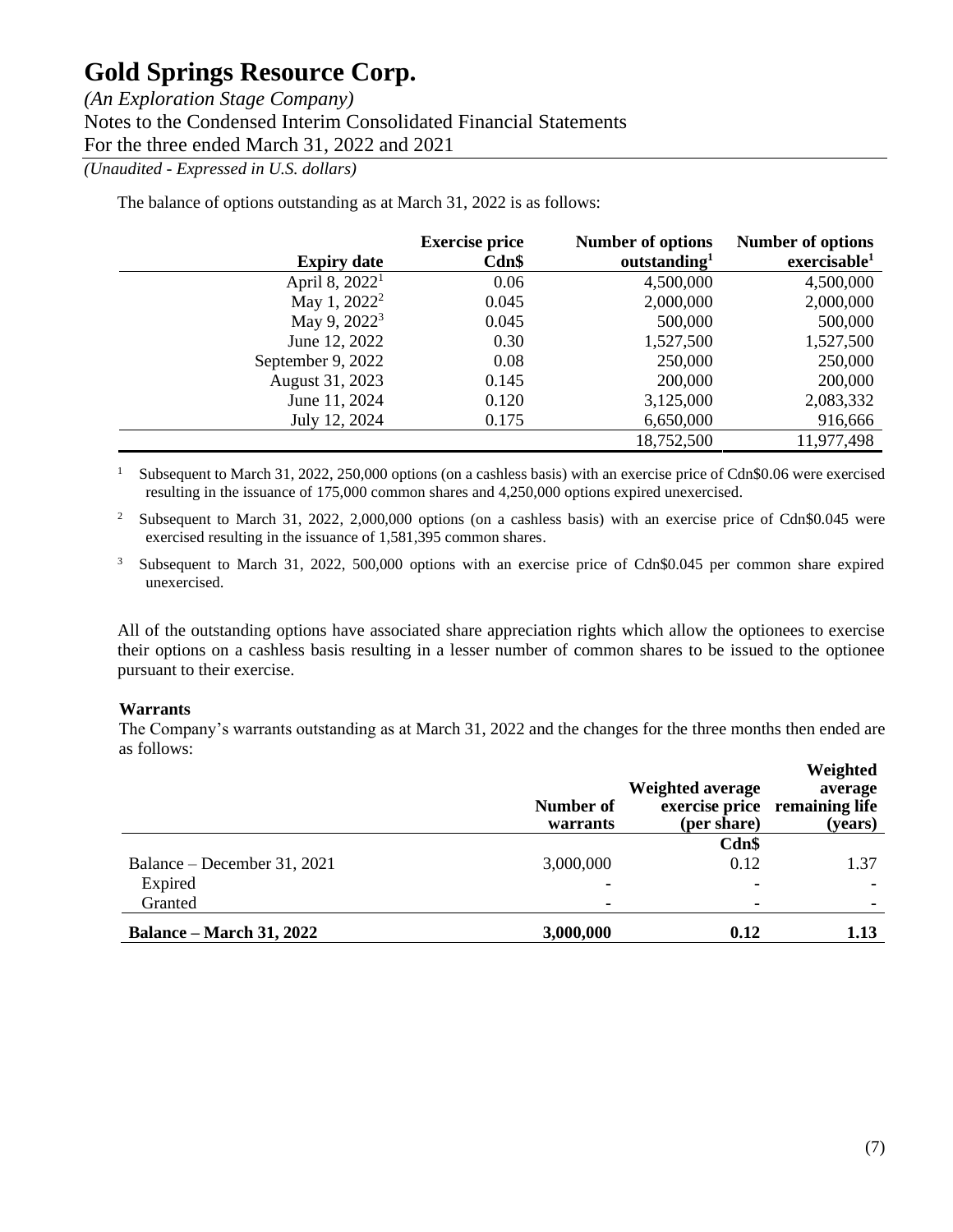*(An Exploration Stage Company)* Notes to the Condensed Interim Consolidated Financial Statements For the three ended March 31, 2022 and 2021

*(Unaudited - Expressed in U.S. dollars)*

The balance of warrants outstanding as at March 31, 2022 is as follows:

|                    | <b>Exercise Price</b> | <b>Number of warrants</b> |
|--------------------|-----------------------|---------------------------|
| <b>Expiry Date</b> | Cdn\$                 | outstanding               |
| April 27, 2023     | 0.11                  | 2,000,000                 |
| June 24, 2023      | 0.14                  | 1,000,000                 |
|                    |                       | 3,000,000                 |

### **9 Related party transactions**

Key management includes all the Officers and Directors of the Company. The compensation paid or payable to key management for services during the three ended March 31, 2022 and 2021 is as follows:

|                      | March 31,<br>2022 | March 31,<br>2021 |
|----------------------|-------------------|-------------------|
|                      | \$                | \$                |
| Directors' fees      | 10,950            | 14,400            |
| Professional fees    | 54,881            | 6,044             |
| Wages and benefits   | 46,250            | 92,500            |
| Share-based payments | 88,588            | 811               |
|                      | 200,669           | 113,755           |

Included in accounts payable and accrued liabilities at March 31, 2022 is an amount of \$81,135 (December 31, 2021 - \$56,213) due to related parties. These amounts are non-interest bearing and have no specific terms of repayment.

The Company incurred the following additional expenditures with related parties during the three months ended March 31, 2022 and 2021:

|                         | March 31,<br>2022 | March 31,<br>2021 |
|-------------------------|-------------------|-------------------|
|                         | S                 | \$                |
| Deferred financing fees | 11,504            |                   |
| Professional fees       | 28,751            | 45,653            |
|                         | 40,255            | 45,653            |

### **10 Contingencies and Pledge**

The Company may be subject to various contingent liabilities that occur in the normal course of operations. The Company is not aware of any pending or threatened proceedings that would have a material adverse effect on the consolidated financial condition or future results of the Company.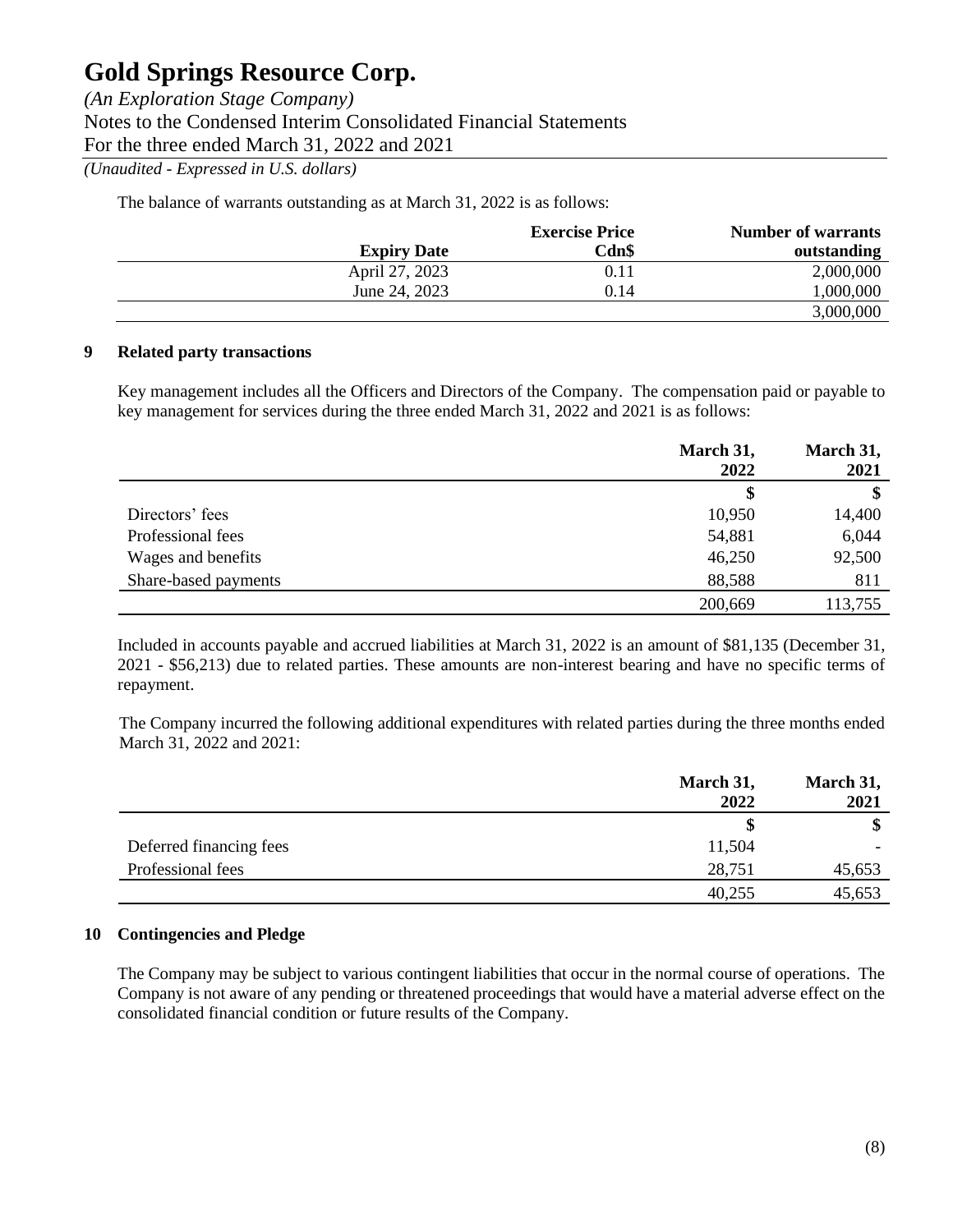*(An Exploration Stage Company)* Notes to the Condensed Interim Consolidated Financial Statements For the three ended March 31, 2022 and 2021

*(Unaudited - Expressed in U.S. dollars)*

### *Resource Expansion Financing Program*

Under the terms of the Resource Expansion Program, the Company has given certain warranties and covenants to the Series A Secured Rights Investors, including a guarantee for its obligations under the funding agreement, and it has pledged 25% of the issued and outstanding shares of its U.S subsidiary corporation that beneficially owns the Gold Springs Project (the "Gold Spring Subsidiary").

Under the terms of the Resource Expansion Financing Program, if the Company is subject to a successful hostile take-over bid the Series A Secured Rights Investors are entitled to receive a cash payment equal to 5 times their amount invested and if the Company fails to comply with general obligations of the Resource Expansion Program, the Investors are entitled to a similar payment.

### **11 Segment information**

The Company's operations are limited to a single industry segment, being mineral exploration and development. Geographic segment information of the Company's assets and liabilities as at March 31, 2022 and December 31, 2021 is as follows:

|                      | March 31,  | December 31, |
|----------------------|------------|--------------|
| Identifiable assets  | 2022       | 2021         |
|                      |            |              |
| Canada               | 3,804,974  | 4,409,187    |
| <b>United States</b> | 21,082,616 | 20,756,925   |
| Total assets         | 24,887,590 | 25,166,112   |

|                          | March 31, | December 31, |
|--------------------------|-----------|--------------|
| Identifiable liabilities | 2022      | 2021         |
|                          |           |              |
| Canada                   | 300,312   | 542,364      |
| <b>United States</b>     | 76,222    | 45,420       |
| Total liabilities        | 376,534   | 587,784      |

Geographic segmentation of the Company's net earnings (loss) for the three ended March 31, 2022 and 2021 is as follows:

|                      | March 31,  | March 31, |
|----------------------|------------|-----------|
|                      | 2022       | 2021      |
|                      | \$         |           |
| Canada               | (237,370)  | (419,740) |
| <b>United States</b> | (5,943)    | (37, 340) |
| Net earnings (loss)  | (243, 313) | (457,080) |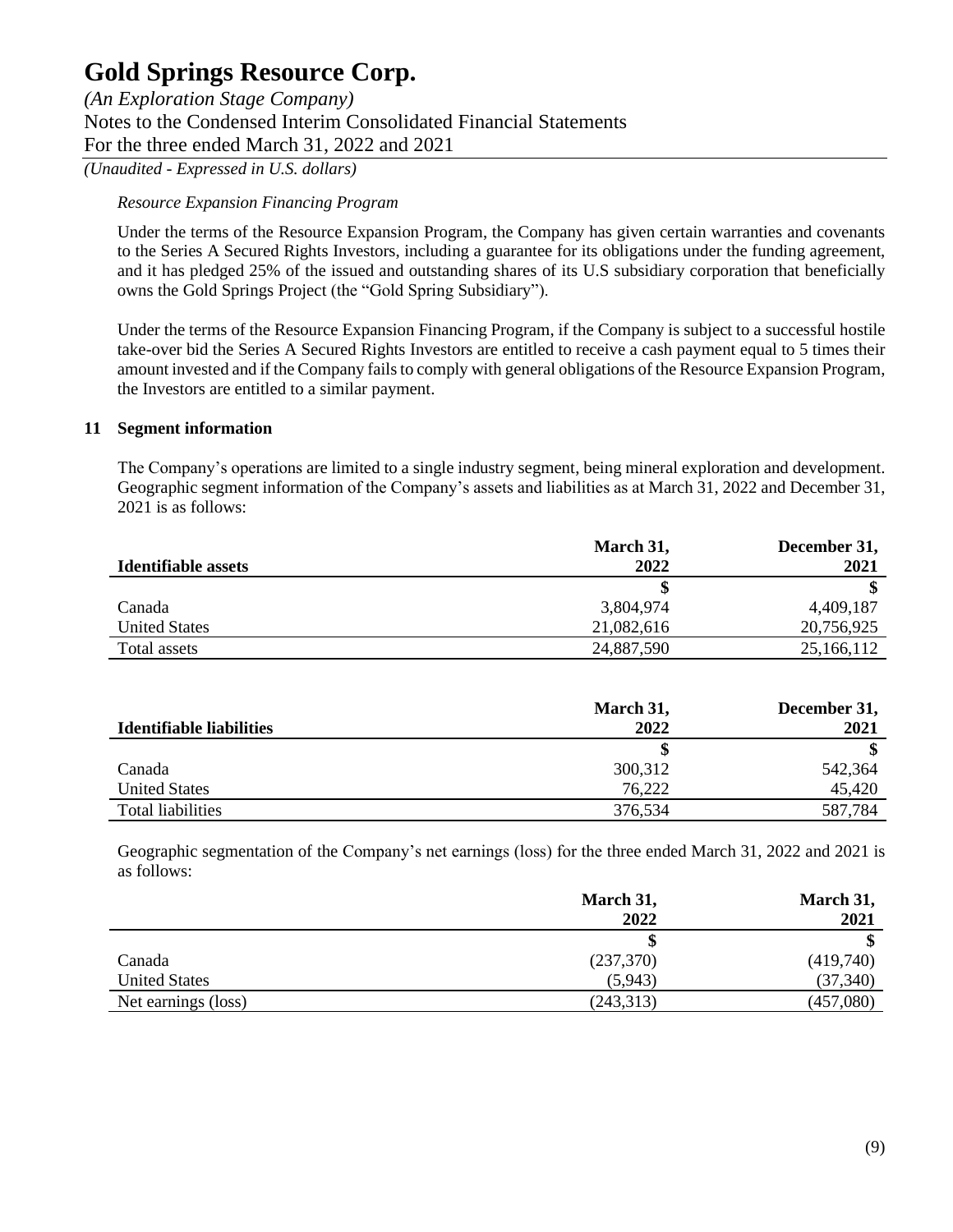*(An Exploration Stage Company)* Notes to the Condensed Interim Consolidated Financial Statements For the three ended March 31, 2022 and 2021 *(Unaudited - Expressed in U.S. dollars)*

## **12 Supplemental cash flow information**

The Company conducted non-cash activities during the three months ended March 31, 2022 and 2021 as follows:

|                                                                        | March 31,<br>2022 | March 31,<br>2021 |
|------------------------------------------------------------------------|-------------------|-------------------|
|                                                                        | \$                | \$                |
| Investing activities                                                   |                   |                   |
| Deferred exploration costs included in accounts payable                | 45,193            | 118,456           |
| Deferred exploration costs included in accounts payable as at December |                   |                   |
| 31, 2021 and 2020 respectively                                         | (20,062)          | (18, 403)         |
| Issue costs, capitalized to deferred exploration costs                 | 23,493            |                   |
| Financing activities                                                   |                   |                   |
| Exercise of options                                                    | 4,579             |                   |
| Share-based payments included in deferred exploration costs            | 3,810             |                   |

Cash and cash equivalents as at March 31, 2022 and 2021 was comprised solely of cash.

### **13 Financial instruments**

The Company's financial instruments as at March 31, 2022 consist of cash and cash equivalents, receivables, reclamation deposits, accounts payable, redemption obligations, and loan payable which are all classified as amortized cost.

### **Fair Value of Financial Instruments**

The Company classified the fair value of the financial instruments according to the following fair value hierarchy based on the amount of observable inputs used to value the instruments:

- Level 1 Values based on unadjusted quoted prices available in active markets for identical assets or liabilities as of the reporting date.
- Level 2 Values based on inputs, including quoted forward prices for commodities, time value and volatility factors, which can be substantially observed or corroborated in the marketplace. Prices in Level 2 are either directly or indirectly observable as of the reporting date.
- Level 3 Values based on prices or valuation techniques that are not based on observable market data.